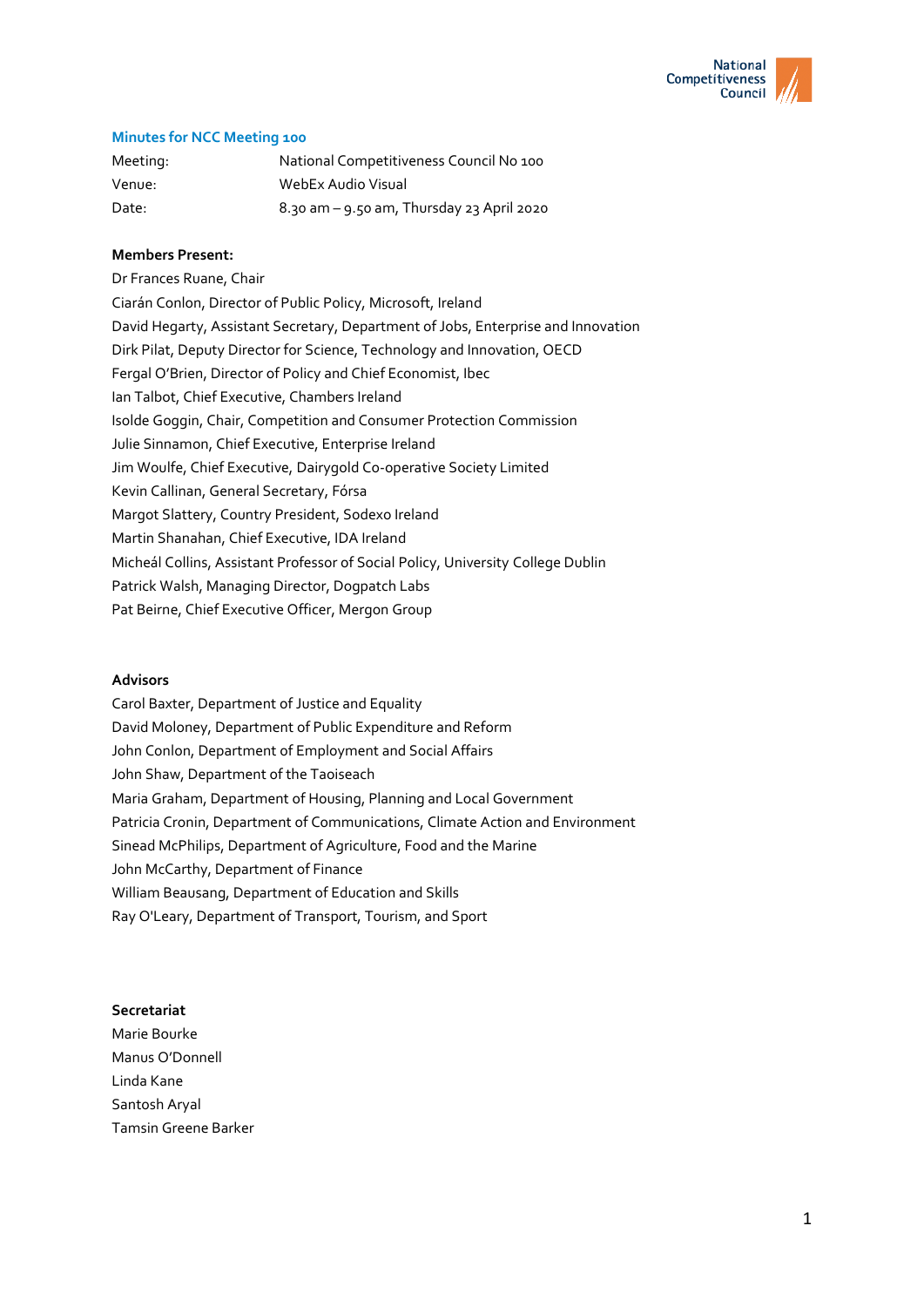

| 100.1 Chair's Introduction, Minutes & Matter Arising                                                                                                                                                                                                                                                                                                                                                                                                                                                                                                                                                                        |                                                                                                                    |
|-----------------------------------------------------------------------------------------------------------------------------------------------------------------------------------------------------------------------------------------------------------------------------------------------------------------------------------------------------------------------------------------------------------------------------------------------------------------------------------------------------------------------------------------------------------------------------------------------------------------------------|--------------------------------------------------------------------------------------------------------------------|
| The Chair opened the meeting acknowledging the changed<br>ш<br>economic landscape since the Council's last meeting due to the<br>Global Coronavirus Pandemic. She briefly commented on the<br>ongoing disruption to economic activity and society at large due to<br>the pandemic and it's impact on Ireland's healthcare system,<br>individuals, businesses, the labour market, and the wider economy.<br>She highlighted the importance for the Council of continuing to:<br>meet its obligations as per the its TOR and obligations as a NPB; it's<br>work being relevant to the new reality; and its role in positively |                                                                                                                    |
| influencing the economic recovery process.                                                                                                                                                                                                                                                                                                                                                                                                                                                                                                                                                                                  |                                                                                                                    |
| The minutes from NCC Meeting 99 were approved.                                                                                                                                                                                                                                                                                                                                                                                                                                                                                                                                                                              |                                                                                                                    |
| 100.2 NCC Strategic Review - Progress Update                                                                                                                                                                                                                                                                                                                                                                                                                                                                                                                                                                                |                                                                                                                    |
| Discussion took place on the progress of Action Point 1 - Review the<br>п<br>NCC Terms of Reference which had been identified as part of the<br>Strategic Review at the February 2020 meeting.                                                                                                                                                                                                                                                                                                                                                                                                                              | Members to submit their<br>comments to secretariat by<br>30 April                                                  |
| 100.3 Ireland's Competitiveness Scorecard                                                                                                                                                                                                                                                                                                                                                                                                                                                                                                                                                                                   |                                                                                                                    |
| Discussion focused on the following issue:                                                                                                                                                                                                                                                                                                                                                                                                                                                                                                                                                                                  |                                                                                                                    |
| Scorecard and the current economic landscape                                                                                                                                                                                                                                                                                                                                                                                                                                                                                                                                                                                | Secretariat to take                                                                                                |
| Members input                                                                                                                                                                                                                                                                                                                                                                                                                                                                                                                                                                                                               | Members' comments on<br>board                                                                                      |
| Some suggested the need to explore wider indicators across the<br>$\circ$<br>dimensions of the NCC's Competitiveness Pyramid and also the need for<br>more indepth indicators to understand where the challenges are.                                                                                                                                                                                                                                                                                                                                                                                                       |                                                                                                                    |
| Inclusion of additional indicators on balance sheets, trade linkages and<br>$\circ$<br>financing to make the Scorecard more relevant to the current crisis.                                                                                                                                                                                                                                                                                                                                                                                                                                                                 | Subject to receipt of<br>outstanding comments                                                                      |
| Many spoke for the need for the Scorecard to highlight the impact of<br>$\circ$<br>COVID-19 across the sectors of economy in more detail - make the text<br>that accompanies indicators as relevant as possible to the current COVID<br>context.                                                                                                                                                                                                                                                                                                                                                                            | from members and advisors,<br>the Scorecard was approved<br>-final comments to be<br>circulated to the Secretariat |
| There was a consensus that while it was challenging to catch all the issues<br>$\circ$<br>when things are changing so rapidly, it was important for the Scorecard<br>to be 'crisis relevant' and convey a clear message. The big issues that are<br>most relevant and impacted by the crisis such as business costs, skills,<br>liquidity, supply chain disruption, digitalisation and institutions need to be<br>flagged to set the scene for the Challenge report.                                                                                                                                                        | by 30 April                                                                                                        |
| 100.4 Topics for the Competitiveness Challenge                                                                                                                                                                                                                                                                                                                                                                                                                                                                                                                                                                              |                                                                                                                    |
| The topics for consideration in Ireland's Competitiveness Challenge 2020 were<br>discussed. These included the five topics which were drawn from the members                                                                                                                                                                                                                                                                                                                                                                                                                                                                |                                                                                                                    |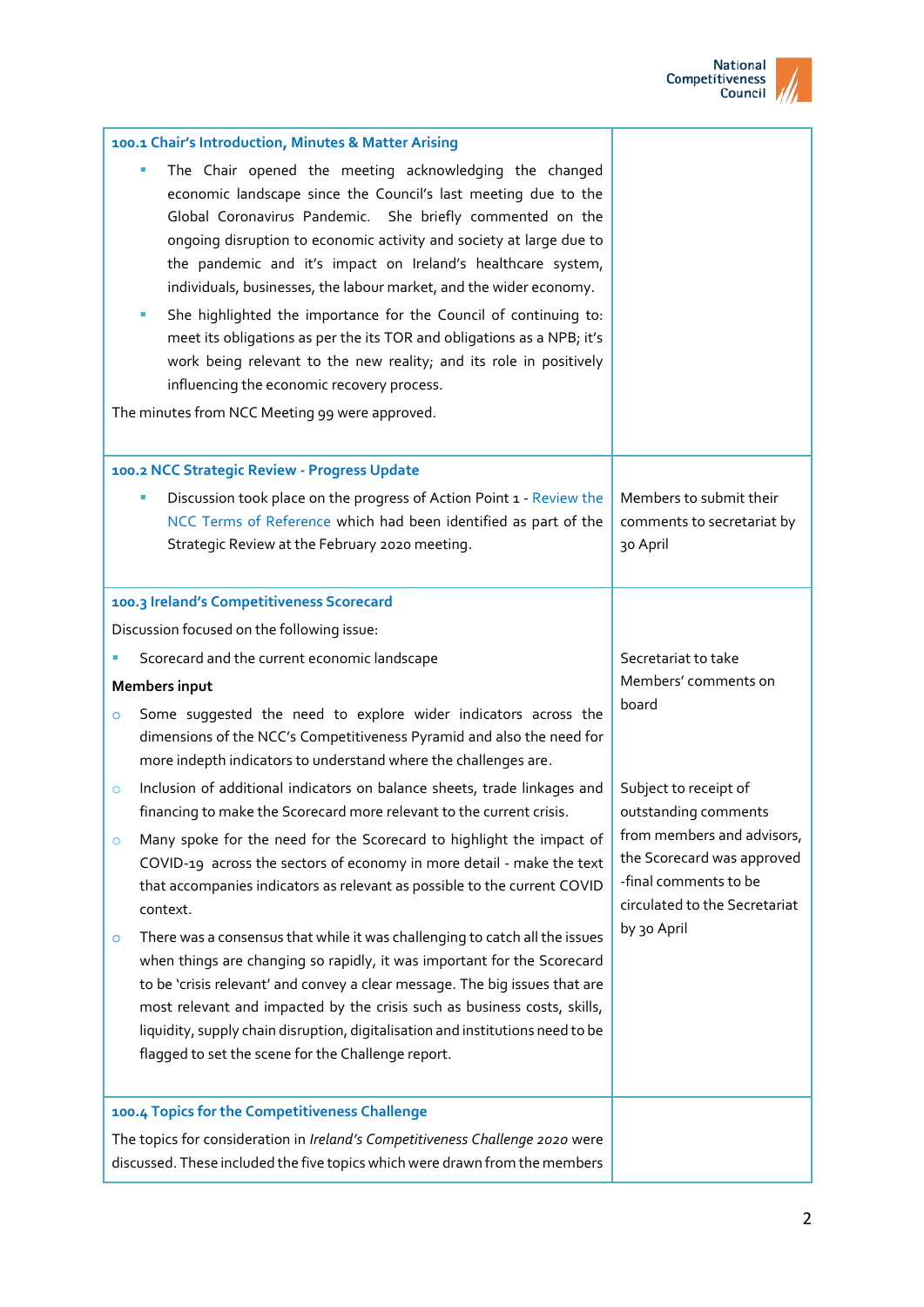

contributions at the Council meeting in February, the subsequent communications between the secretariat and members, and the additional topic arising in light of the pandemic. The topics discussed were:

- o COVID-19
- o Climate Action
- o Human Capital and productivity
- o Infrastructure and Planning
- o Legal and Insurance Costs

#### **Members Inputs**

- o Members were in agreement that the Challenge 2020 should be forward looking in the context of Covid-19.
- o Members proposed that the Council should have a specific focus on the shift in the economic paradigm and the mitigation measures in the short term. It was also proposed to communicate the NCC's message of the importance of addressing long-term structural issues to sustain and improve Ireland's competitiveness and productivity.
- o Key focus should be on remote work and productivity policy measures around human capital, training, reskilling/upskilling, education system to support new business model and broadband.
- o Specific emphasis on sectoral issues and the areas of financing, housing, digitalisation, debt relief, tax subsidies and skills shortages.
- o Aspects of start-up support system and lessons than can be learned from other jurisdictions were discussed.
- o Efficiency around the planning system and its impact on business investment across regions was seen as important.
- o Regional focus on investment strategy.
- o Emphasis on the Climate Action Plan and burden sharing across businesses and other sectors.

Institutions: Members suggested that the current crisis has highlighted the importance of Government institutions in the economy. It was proposed that the Challenge 2020 report would include the role of Institutions with emphasis on the importance of strength, flexibility and efficiency in their processes to mitigate the impact and lead the recovery. Emphasis on the need for wellordered interactions among institutions to support business needs. It was suggested that this coverage encompass issues around the legal system/cost, insurance sector/cost and SME financing model and cost of credit.

There was a consensus that in the current context it was important for the Council to clearly communicate to policymakers the short and long term policy measures required for the economic recovery.

Secretariat to email the members on the summary of the discussions and request any final comments